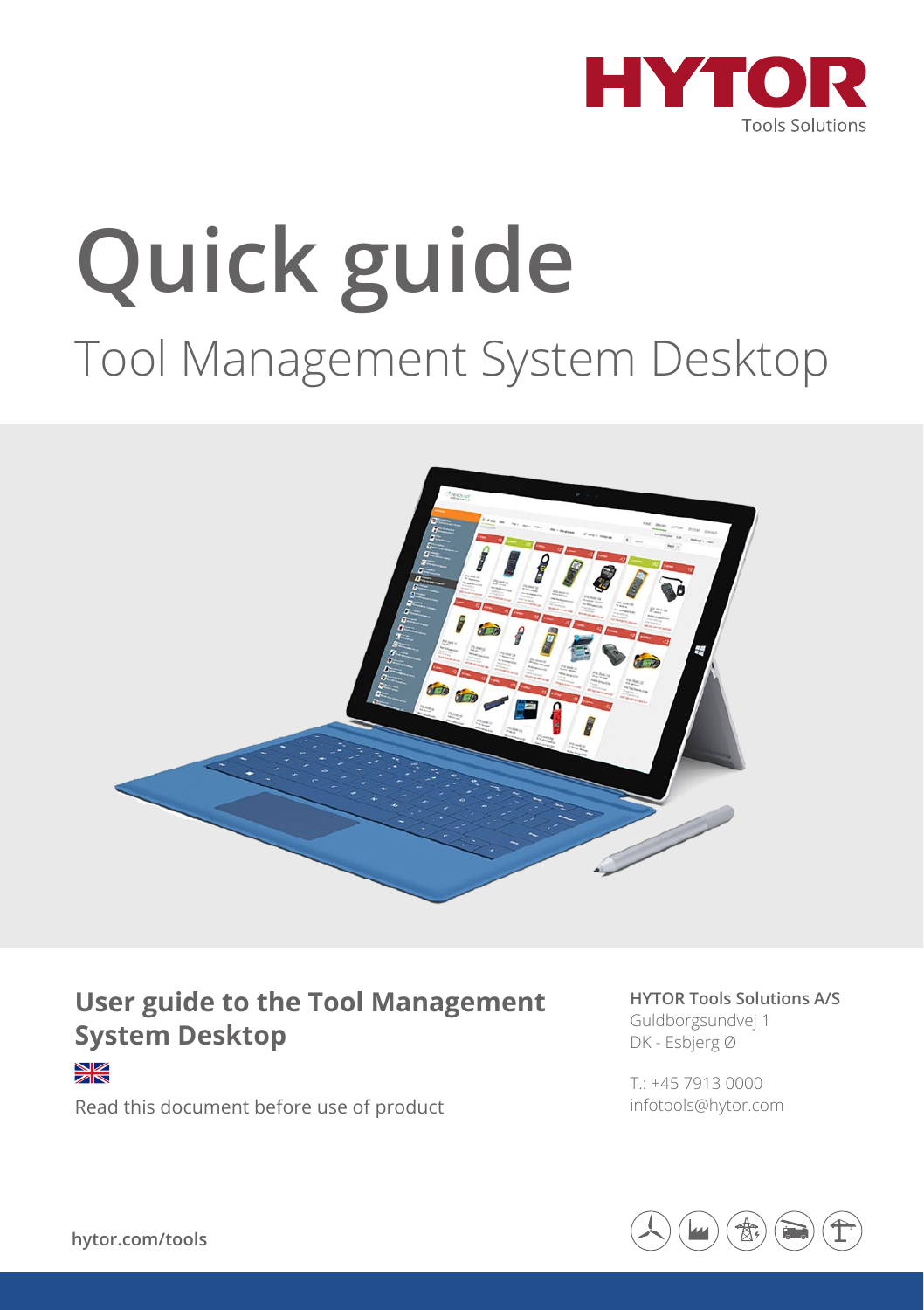## **Step 1**

Go to https://readunit.com/login. php?username=hytor\_admin Log in, using the provided username and password



### **Step 3 - 1**

Looking for a specific tool: Look through the information and attachments by navigating the menu in the top of the screen.

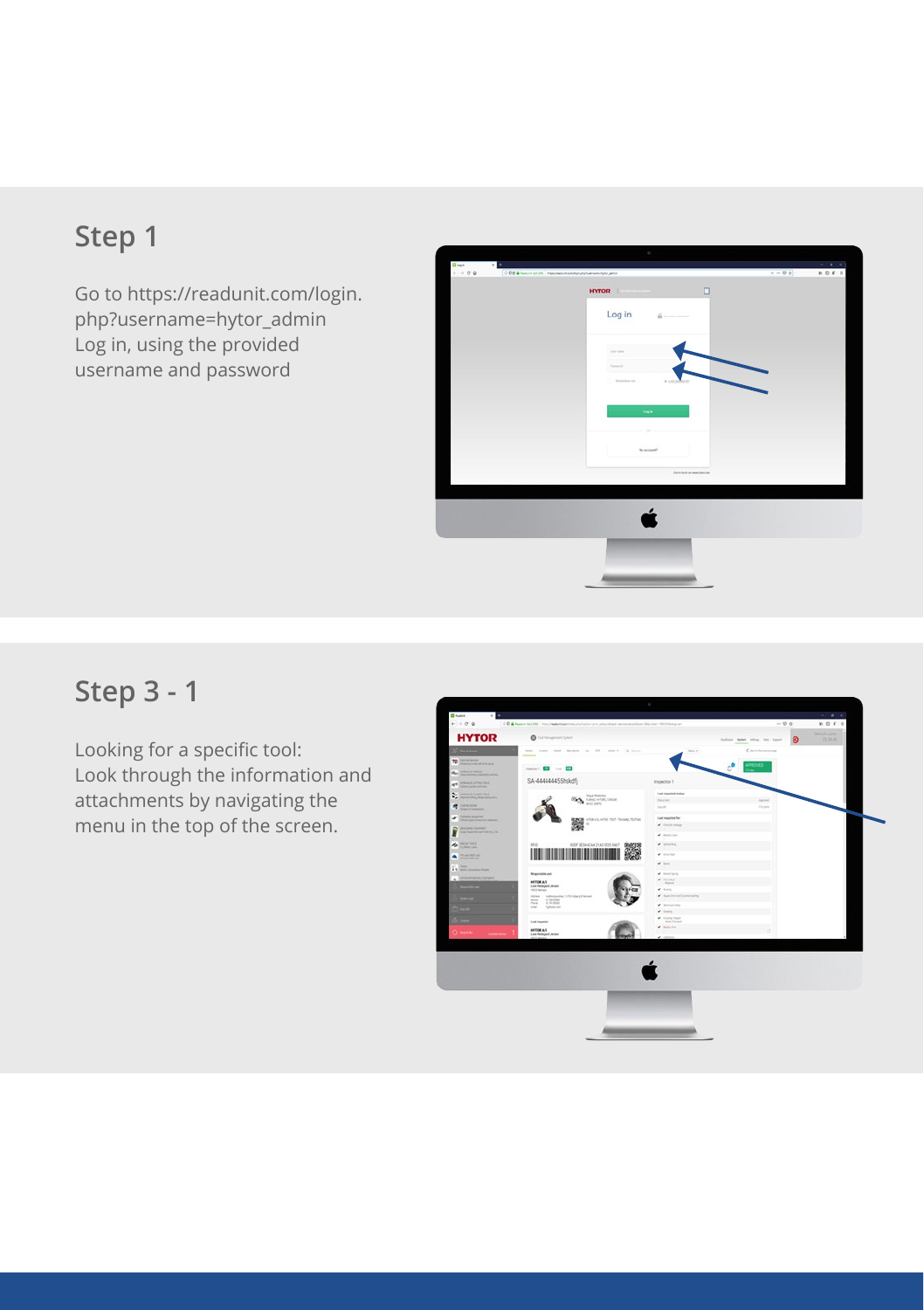#### **Step 2**

Looking for a specific tool: Type in the unique serial number of the tool in the search field. A drop down menu will appear - then select the searched tool.



#### **Step 3 - 2**

Get an overview of all tools: To retrieve a complete list of all tools, click "systems" in the top menu bar and select "show all devices".